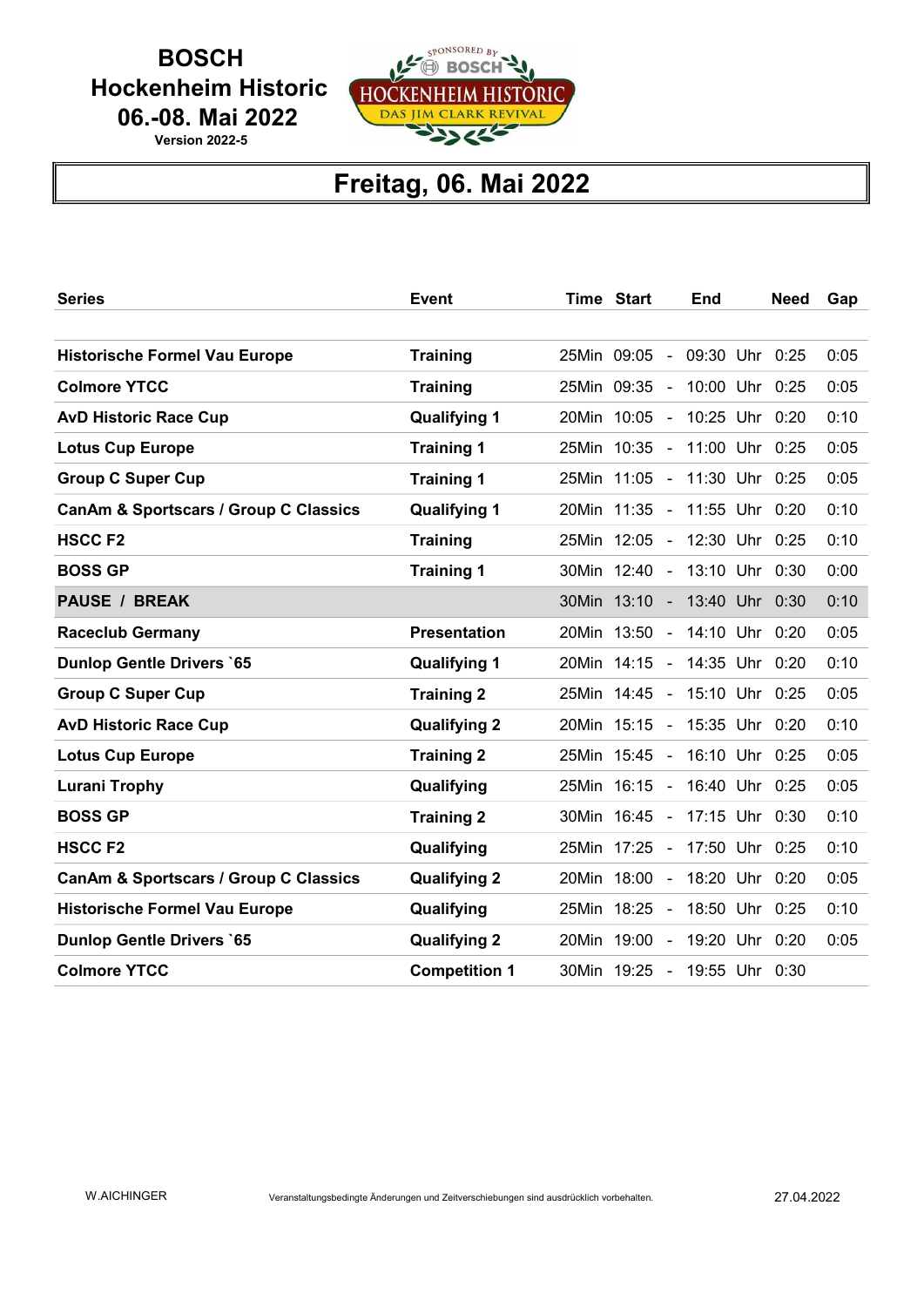**BOSCH**  Hockenheim Historic 06.-08. Mai 2022

Version 2022-5



## Samstag, 07. Mai 2022

| <b>Series</b>                         | Event                  | <b>Time</b> | <b>Start</b>                 | End            | <b>Need</b> | Gap  |
|---------------------------------------|------------------------|-------------|------------------------------|----------------|-------------|------|
|                                       |                        |             |                              |                |             |      |
| <b>Lotus Cup Europe</b>               | Qualifying             |             | 25Min 09:05 - 09:30 Uhr 0:25 |                |             | 0:10 |
| <b>BOSS GP</b>                        | Qualifying             |             | 30Min 09:40 - 10:10 Uhr 0:30 |                |             | 0:10 |
| <b>AvD Historic Race Cup</b>          | Race 1                 |             | 20Min 10:20 -                | 10:40 Uhr 0:20 |             | 0:10 |
| <b>Group C Super Cup</b>              | Qualifying             |             | 20Min 10:50 -                | 11:10 Uhr 0:20 |             | 0:10 |
| CanAm & Sportscars / Group C Classics | Race 1                 |             | 30Min 11:20 - 11:50 Uhr 0:30 |                |             | 0:20 |
| <b>HSCCF2</b>                         | Race 1                 |             | 25Min 12:10 - 12:35 Uhr 0:25 |                |             | 0:00 |
| <b>PAUSE / BREAK</b>                  |                        |             | 30Min 12:35 - 13:05 Uhr 0:30 |                |             | 0:10 |
| <b>Raceclub Germany</b>               | <b>Presentation</b>    |             | 25Min 13:15 -                | 13:40 Uhr 0:25 |             | 0:10 |
| <b>Dunlop Gentle Drivers `65</b>      | Race 1                 |             | 30Min 13:50 - 14:20 Uhr 0:30 |                |             | 0:15 |
| <b>Group C Super Cup</b>              | Race 1                 |             | 40Min 14:35 - 15:15 Uhr 0:40 |                |             | 0:15 |
| <b>BOSS GP</b>                        | Race 1                 |             | 20Min 15:30 -                | 15:50 Uhr 0:20 |             | 0:15 |
| <b>Lurani Trophy</b>                  | Race 1                 |             | 25Min 16:05 - 16:30 Uhr 0:25 |                |             | 0:15 |
| <b>Lotus Cup Europe</b>               | Race 1                 |             | 25Min 16:45 -                | 17:10 Uhr 0:25 |             | 0:05 |
| <b>Colmore YTCC</b>                   | <b>Competition 2</b>   |             | 30Min 17:15 - 17:45 Uhr 0:30 |                |             | 0:10 |
| <b>Historische Formel Vau Europe</b>  | <b>Regularity Test</b> |             | 60Min 17:55 -                | 18:55 Uhr      | 1:00        |      |
|                                       |                        |             |                              |                |             |      |